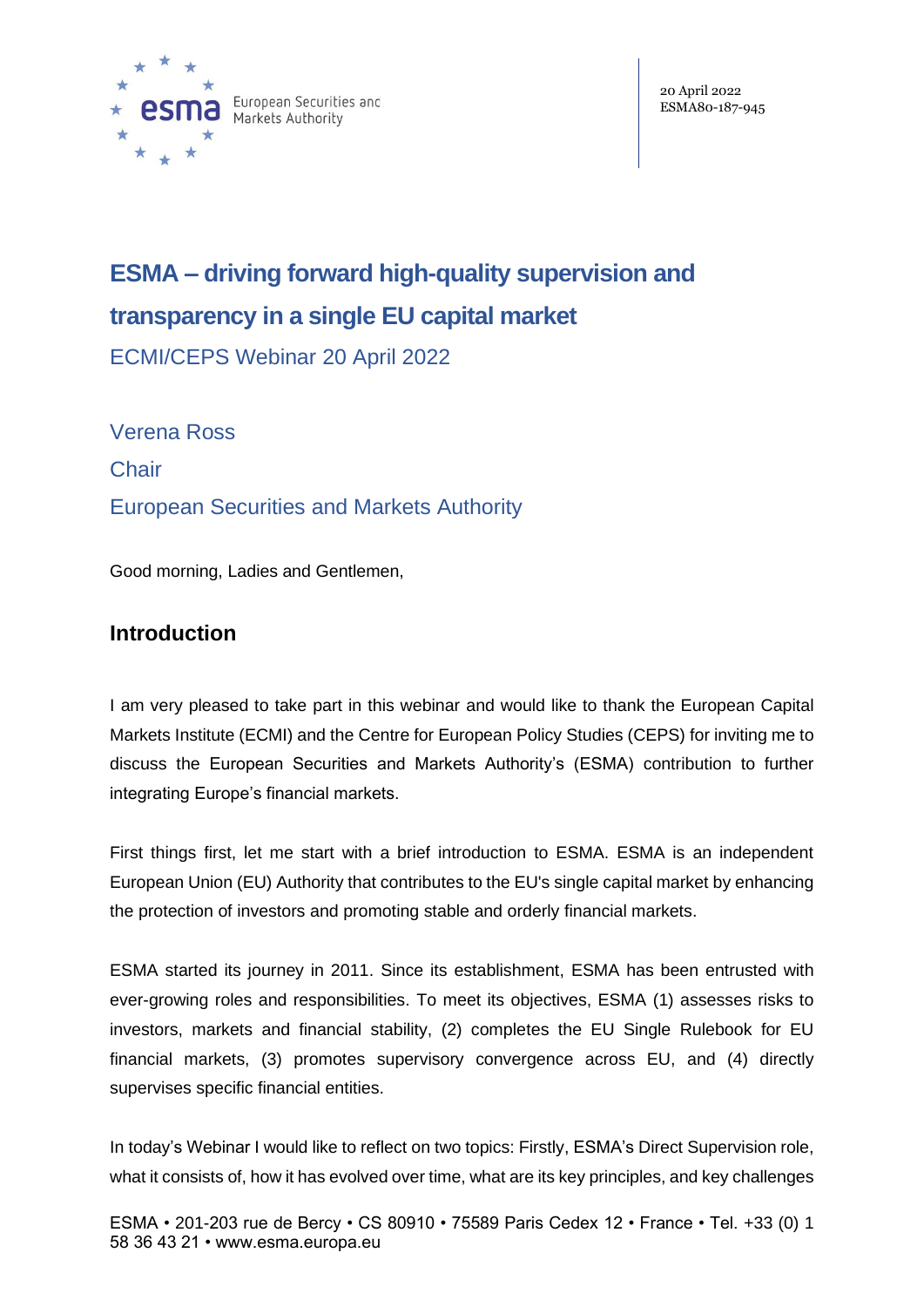

for the future. Secondly, I would like to cover ESMA's role in further driving forward the integration and transparency of the EU financial markets, focusing particularly on the most recent proposals by the Commission on the European Single Access Point (ESAP) and the consolidated tape.

## **ESMA's direct supervision mandate**

ESMA's first supervision mandate was that regarding credit rating agencies (CRAs). In July 2011 ESMA was appointed as the sole supervisor in the EU for CRAs. ESMA was given the power to register CRAs, monitor their activities and make supervisory decisions. As of today, there are 29 CRAs in the EU registered with ESMA located in 13 different member states.<sup>1</sup>

Since 2011, ESMA has expanded its supervisory mandate. The European Market Infrastructure Regulation (2012) and the Securities Financing Transaction Regulation (2015) gave ESMA direct responsibilities regarding the registration and supervision of EU-based trade repositories (TRs) as well as the recognition of third country-based TRs. In 2017, the Securitisation Regulation added the mandate of securitisation repositories (SRs), which play a central role in enhancing the transparency of securitisation markets. More recently, data reporting services providers (DRSPs), administrators of EU critical benchmarks, and third country central counterparties (CCPs) were added to ESMA's supervisory mandate.

The entities supervised by ESMA play a fundamental role in the EU's financial markets infrastructure, guaranteeing the transparency and integrity of the EU's financial system. By definition, ESMA's direct supervisory role also enhances the integration of the EU's capital markets, a key objective of the EU.

The growth in ESMA's supervision role is reflected in the number of its supervisory staff that has increased from 18 people in 2012 to 75 staff in 2022, all of them excellent professionals, dedicated to supervision and with deep understanding of their respective sectors and entities and a truly European mindset.

<sup>1</sup> For an overview of CRAs' competitive landscape see ESMA's [Report on CRA market share calculation](https://www.esma.europa.eu/sites/default/files/library/esma80-416-197_report_on_cra_market_share_calculation.pdf) (2021)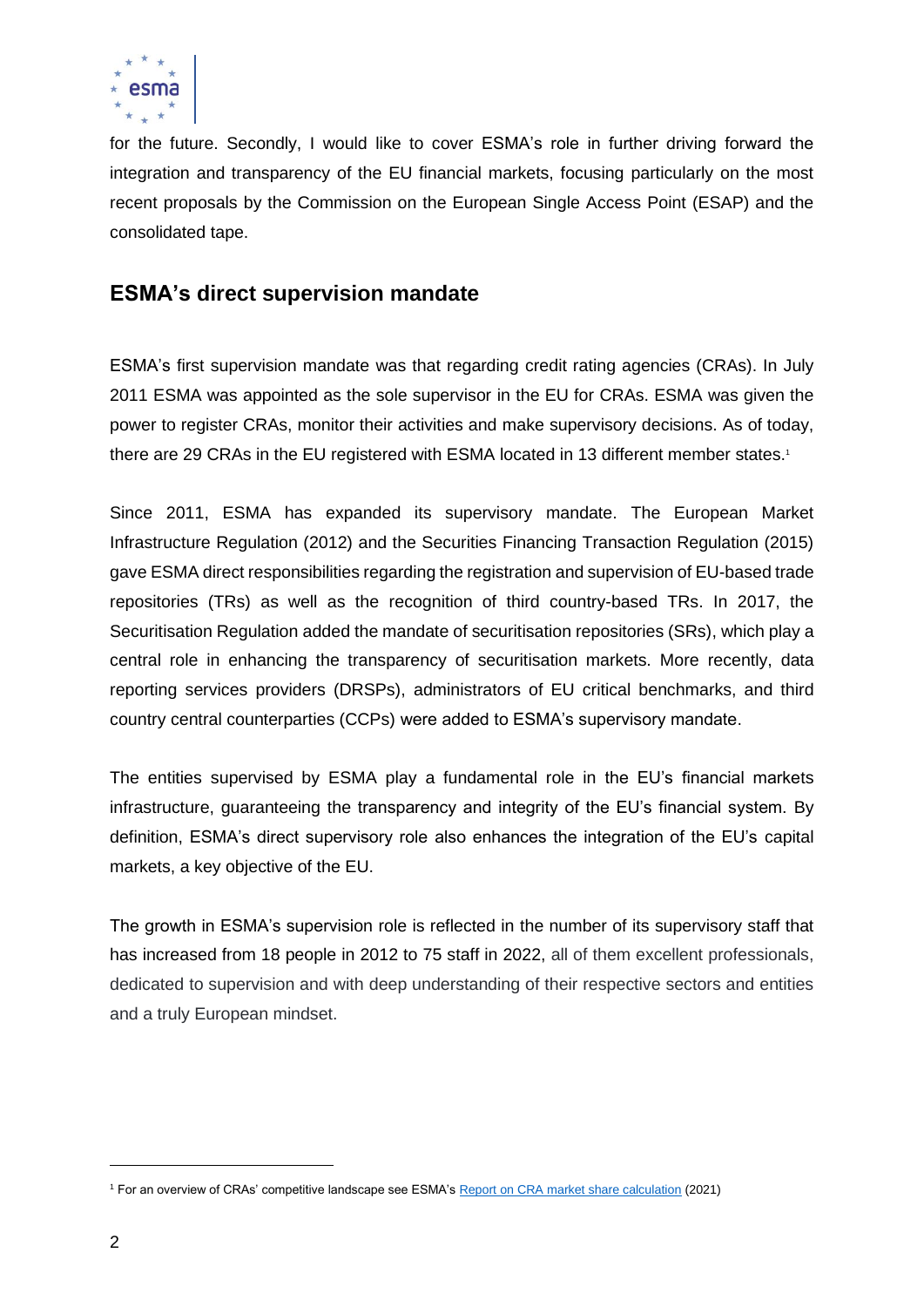

# **ESMA's supervisory lifecycle and toolbox**

#### *Registration phase*

Before ESMA's supervision starts, in the so-called pre-application phase, supervisors maintain an active and informal engagement with firms that wish to be registered with ESMA to provide regulated services. Once an application has been submitted, the registration process starts, which ensures that entities operating in the EU meet the minimum standards of the relevant regulatory framework.

At the end of the registration process, the decision on whether the applicant is given registered status is made by ESMA's Board of Supervisors, which is ESMA's top governance body and consists of the heads of the National Competent Authorities (NCAs) from each EU member state.

#### *Ongoing monitoring activities*

Upon registration of an entity, ESMA starts monitoring its activities with the intent to ensure that it continues to meet the initial conditions of registration. Monitoring activities cover the assessment of all information provided to ESMA by supervised entities and other stakeholders. ESMA has a structured way to assess the available information, identify supervisory risks, and set priorities in line with its risk-based, data-driven and outcome focused supervisory approach. I will cover the key principles of this approach later in this webinar.

#### *Supervisory and Enforcement Toolbox*

Once a risk has been identified, the most effective tool to deal with the matter is selected. ESMA does not use a one-size-fits-all approach, but rather tailors its tool selection to the type of risk at stake, considering the urgency, size and complexity as well as the track record of the supervised entity. Our toolkit includes, like for other supervisors at EU/national level, for example regular information flow and meetings, investigations and on-site inspections, as well as enforcement.

In some instances, ESMA adopts a thematic approach, which creates an opportunity to look at certain issues across entities at an industry-wide level and allows for peer comparisons. In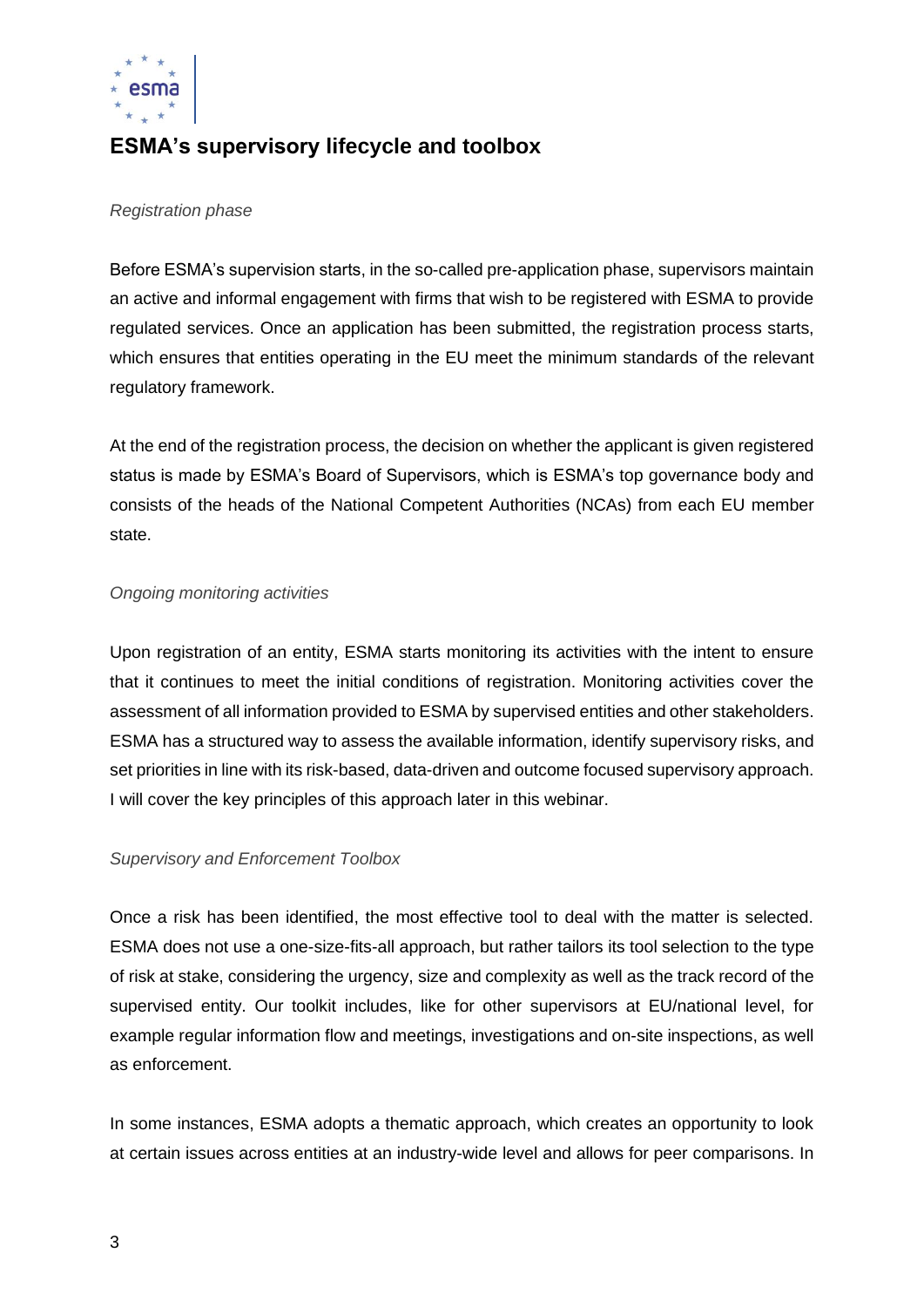

other cases, where issues seem to be relevant only to one entity, ESMA takes more focused action.

Where ESMA finds serious indications of the possible existence of facts liable to constitute an infringement, the case is referred to an IIO.

ESMA prioritises referrals of cases to an IIO using a risk-based approach. For us, taking enforcement action is not a goal in itself. In practice, we look for example at the impact, seriousness and duration of the alleged infringement; and whether the entity has already put an end to the alleged infringement, among others to prioritise enforcement action.

# **ESMA's overarching principles towards supervision**

Let me now provide a brief overview of the principles underpinning ESMA's direct supervision framework. As mentioned above, we take a risk-based, data-driven and outcome-focused approach to our supervision.

### *Risk-based supervision*

ESMA has developed a risk-based approach, which is in place since the early days of its supervisory role and has been constantly evolving. This framework recognises that trying to achieve full compliance with the entire applicable regulatory framework is not always efficient or effective. Instead, a framework that considers the differences in the relevance of certain regulatory provisions or the differences in the level of risks associated with the activities of supervised entities can be more appropriate.

A key element of the framework is its forward-looking nature, which aims to mitigate risks before they materialise, for example, by trying to proactively change the behaviour of supervised entities.

It is worth noting that the risk-based dimension allows ESMA to constantly assess the impact and effectiveness of its supervisory strategy, and adapt its approach to the evolving nature of the financial market industry.

#### *Data-driven supervision*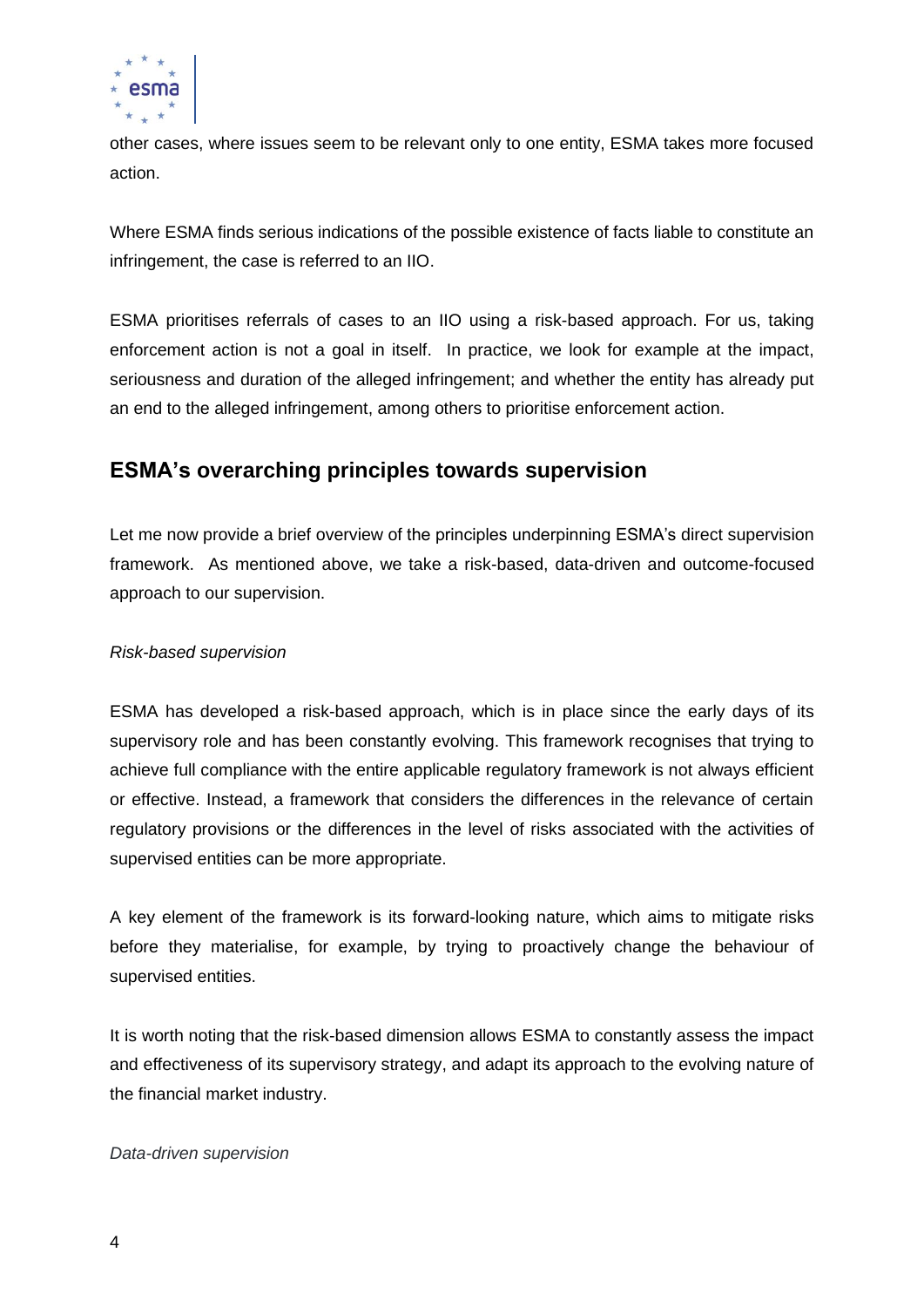

Let me turn to the second principle underpinning ESMA's supervision approach that is the data-driven supervision.

Data-driven supervision complements risk-based supervision. The systematic use of data in supervision can help to more quickly process and analyse available information, leading to a more efficient and effective identification of risks. Moreover, it allows to quantify any identified risks, measure their impact, and prioritise their monitoring and mitigation.

At this point I would like to share with you some recent successful examples of ESMA's datadriven supervision approach.

In 2021, ESMA conducted an assessment on the way CRAs disclose Environmental, Social, and Governance (ESG) factors in their press releases. The objective of the assessment was to review industry practices concerning ESG disclosures and identify areas for further improvement. To conduct its assessment, ESMA developed a data tool based on natural language processing (NLP) techniques, which allowed the automated and accurate processing of over 64,000 press releases. The use of this data-driven approach unveiled interesting insights, for example, divergences across CRAs disclosure practices and triggered certain supervisory actions.<sup>2</sup> In the context of today's webinar, it also showed that such automated data tools can facilitate supervisory work and add value to risk-based supervision.

Another example worth mentioning– the development of a new Big Data IT platform to support the new supervisory tasks related to DRSPs. It facilitates processing, storage and supervisory analysis of large volumes of transaction level data and significantly enhances ESMA's supervisory capabilities.

#### *Outcome focused supervision*

With this I will now turn to the last principle that characterises ESMA's supervision.

ESMA has adopted an outcome focused supervisory culture. Our risk assessment process works on the basis of realistic and measurable supervisory outcomes. We try to continuously evaluate our supervisory activities. We are constantly asking ourselves whether the selected

<sup>&</sup>lt;sup>2</sup> The analysis can be found in ESMA's TRV Article ["Text mining ESG disclosures in rating agency press releases"](https://www.esma.europa.eu/sites/default/files/library/esma80-195-1352_cra_esg_disclosures.pdf) (2022).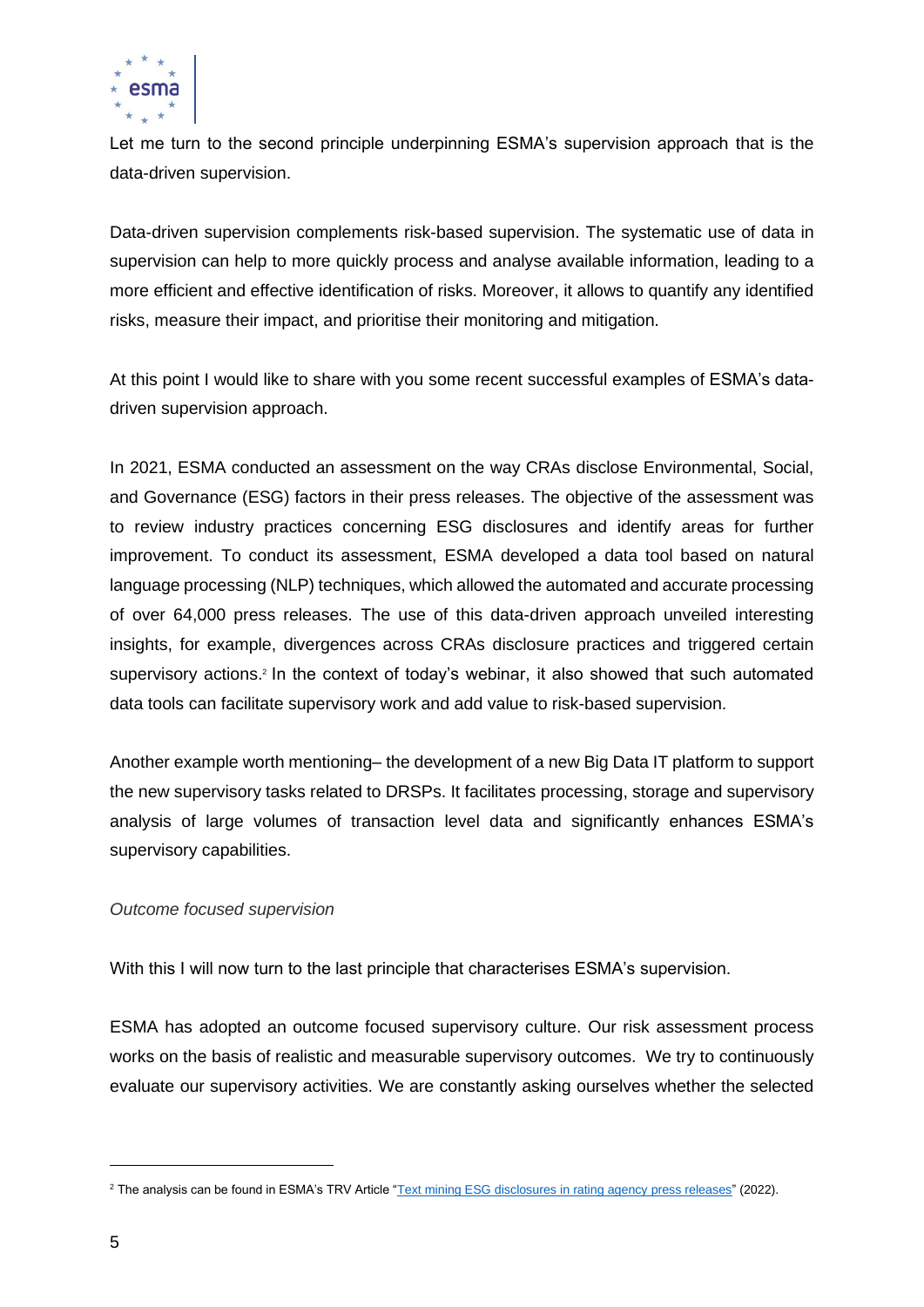

supervisory actions and supervisory tools caused the expected mitigation of supervisory risks or behavioural changes in supervised entities.

### **ESMA's supervision: successes and challenges**

Now let me conclude on the supervision subject by providing some examples that illustrate how ESMA plays its role as a confident and effective supervisor of certain EU firms and infrastructures, as well as highlight some remaining challenges.

#### *Success stories*

At ESMA, we are convinced that a lot has been achieved since the early days, when our authority was the first one to be appointed for a supervisory role across the EU. We have put in place a "supervisory framework" that is able to address very diversified risks and that can function across the board within the EU. In our day-to-day activities, we look at supervised market participants as entities operating across EU. Our supervisory dialogue with them is by definition overcoming national interests, while the systematic multicultural engagement is helping to shape a common EU approach to supervision. Also, such framework is conceived to be scalable, and this is what we are currently observing as the recent supervisory mandates are benefitting from well-established practices and procedures.

I believe that the current setup puts ESMA in a good position to stand firm as a credible supervisor, both in normal and stressful times. I believe we have demonstrated that in the recent challenges of the COVID-19 outbreak and the current war in Ukraine

#### *Challenges for future*

Nevertheless, the risk-based approach also presents several challenges, and this is the reason why we constantly aim to learn lessons and continue to evolve our supervisory approach. The quantification of risks can be complex, especially when these are associated with more qualitative concepts such as the effectiveness of governance or the empowerment of internal control. In this regard, the "judgment" of experienced supervisors remains a key asset when mitigating such risks, in line with developing our "supervisory culture".

A second challenge is due to the diversity of the entities we supervise, as they might differ in size and complexity even within the same industry. An immediate implication is that any risk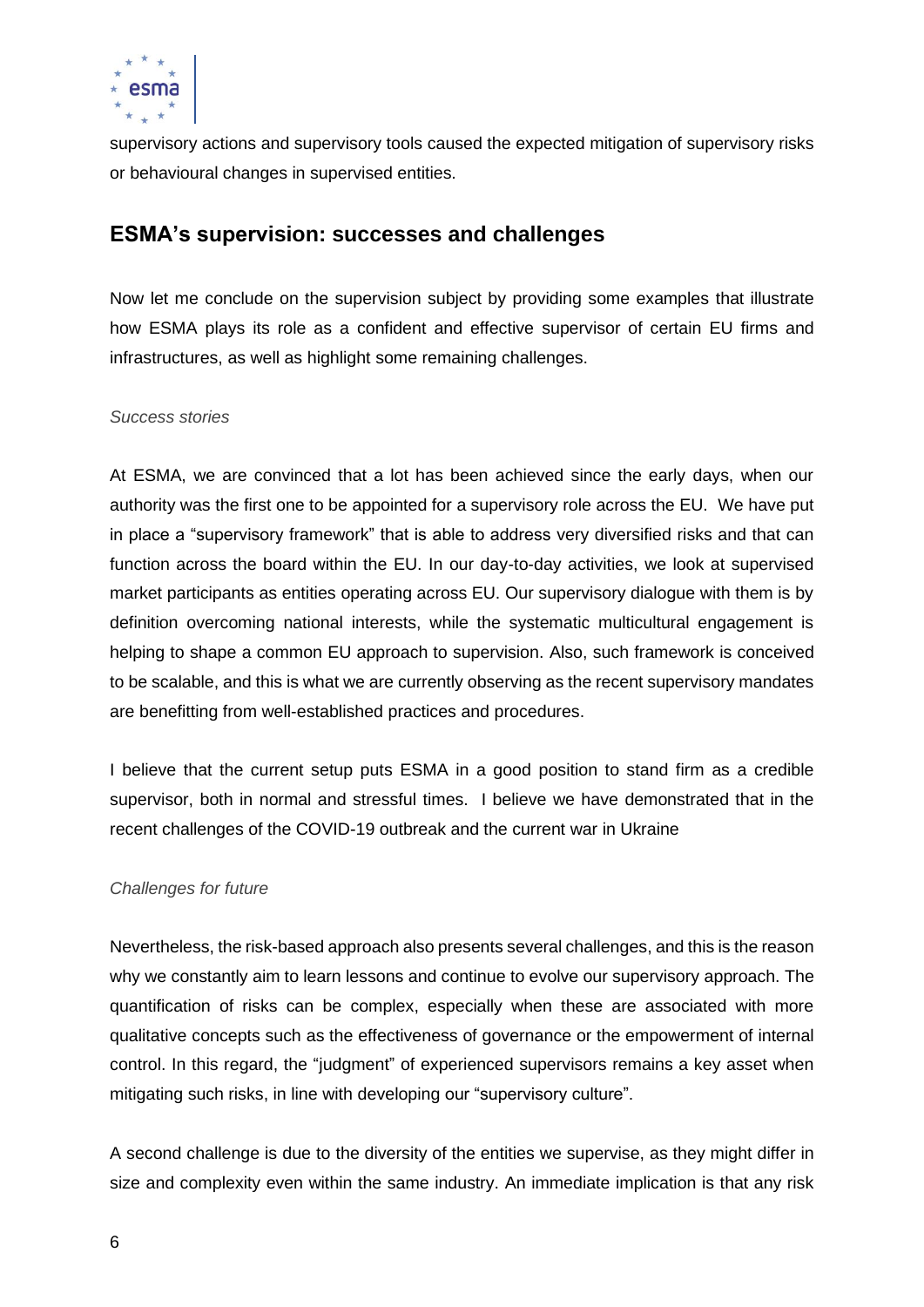

framework needs to be flexible enough to capture all relevant but sometimes different types of risks, let alone different types of firms and industries.

Finally, as ESMA stands ready to take on further direct supervision mandates (for example in the area of genuine EU infrastructures or third-country entities), we should not forget that the vast majority of day-to-day supervision is undertaken – and will remain – at national level. Therefore, ESMA will also need to continue through its supervisory convergence effort to drive forward high-quality supervision by all national competent authorities across the EU.

Like in direct supervision, it is crucial to strike the right balance between the minimum supervisory coverage across entities and the prioritisation of risks with high impact on financial markets and investors. Having an efficient and effective prioritisation process remains of ultimate importance for ESMA to be able to fulfil its own supervisory mission and ensure that across the EU we are focused in our supervision on the most important risks in the financial markets.

### **ESMA's role in integrated EU level transparency**

Let me move on to the second topic of my remarks today - how ESMA is driving forward transparency in the single EU capital market.

If we want to have a truly integrated European capital market, it is important that data and information on companies and on the trading of financial instruments is available to investors. Unfortunately, at the current time such information is still very fragmented, which means that on the one hand companies – and particular SMEs – are finding it hard to be visible on a cross-European basis and thus attract investors' interest. On the other hand, the information that investors need to take well informed financial decisions is not easy to access, to use or to compare. Two recent sets of legislative proposals from the European Commission, in the implementation of which ESMA will play a key role, are aimed at addressing this issue of fragmented information at the cross-European level. The European Single Access Point and consolidated tapes. I will briefly touch on each of these in turn.

### **European Single Access Point (ESAP)**

Firstly, the European Single Access Point – or ESAP for short.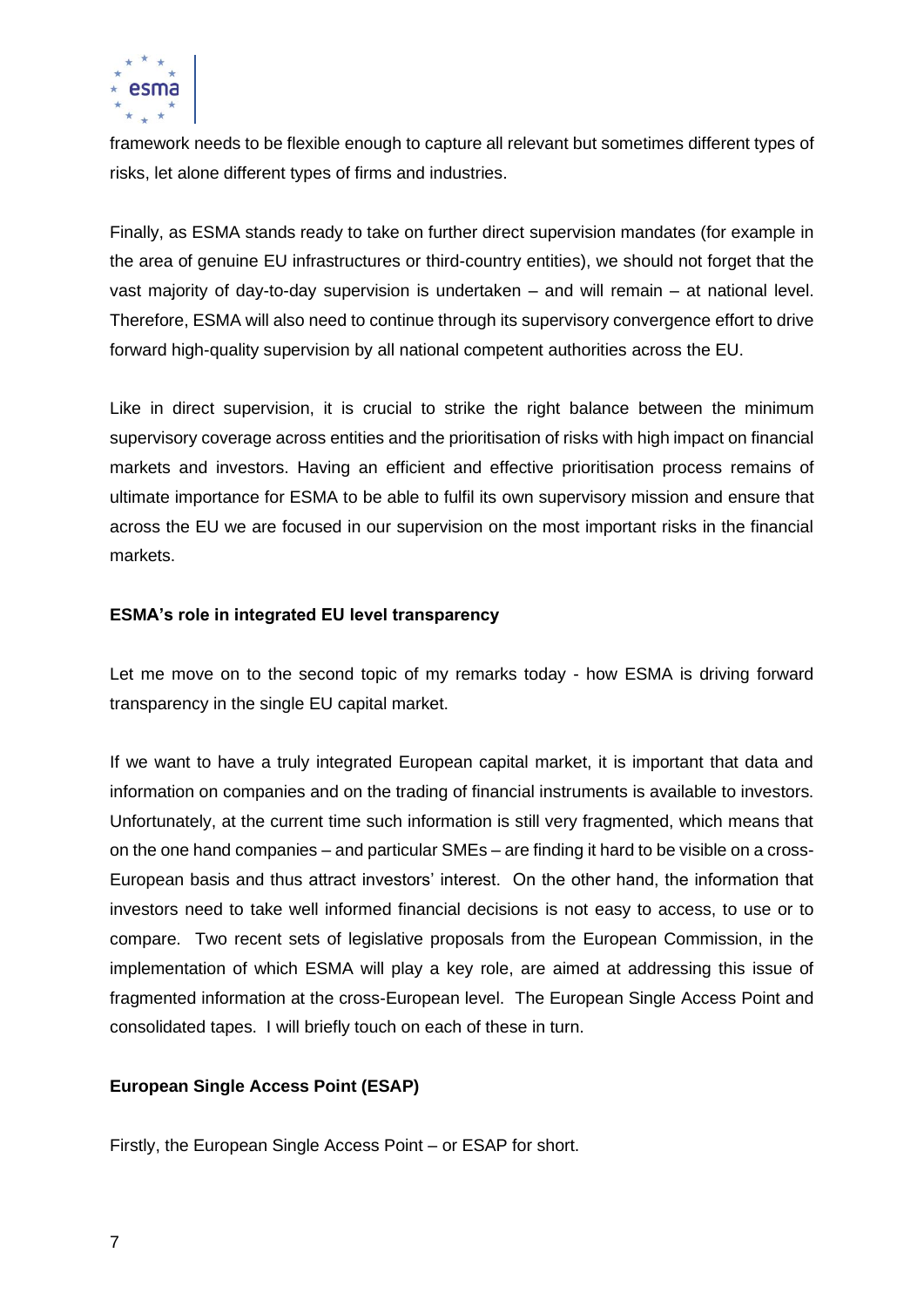

Nowadays corporates are required to generate large amounts of text and data to fulfil various obligations for disclosure and transparency. Some of this information is being collected by national registers and regulators whereas other information is reported directly to European authorities like ESMA or EBA/EIOPA.

The fragmentation is not just limited to the location of the data but also to the format and the language in which the data is provided. This situation is not only inefficient for the companies providing the data, it also constitutes an important barrier for investors and other users of the data and as such could be detrimental to cross-border investment and thus to companies' ability to raise capital across the EU.

The objective of the ESAP is to create a common source of public and freely available financial and sustainability-related information of EU companies and investment products, regardless of where in the EU they are located or originated while enabling a better use and reuse of this information. In doing so, the aim is to be able to provide more visibility and make funding more accessible for EU companies and save time and resources of investors in finding information, so that investors will be able to make sound and well-informed investment decisions.

In concrete terms, if adopted, ESAP will be a data platform through which an investor will be able to draw public information reported to several national and EU registers. ESAP is not foreseen to create new reporting obligations. Instead, the idea is to gather all the information into a user-friendly web portal available in all EU official languages. The portal will ultimately include automated translation services and search tools. The ESAP is also planned to support an Application Programming Interface (API) and notification services enabling easy access and monitoring.

The aim of ESAP is to include over time all relevant information relating to issuers as well as financial products. However, the implementation will be in done in phases, foreseen to start as soon as 1 January 2024 with a gradual expansion which will continue until 2026 and potentially beyond. The first data which will be available will be that which is reported under the Transparency Directive, the Prospective Regulation, the Short Selling Regulation, the Securities Financing Transactions Regulation and the Taxonomy Regulation.

Though the ESAP is a project for the whole European System of Financial Supervision, ESMA is due to play a central role in its development, both in terms of delivering, maintaining, and managing the IT infrastructure as well as in terms of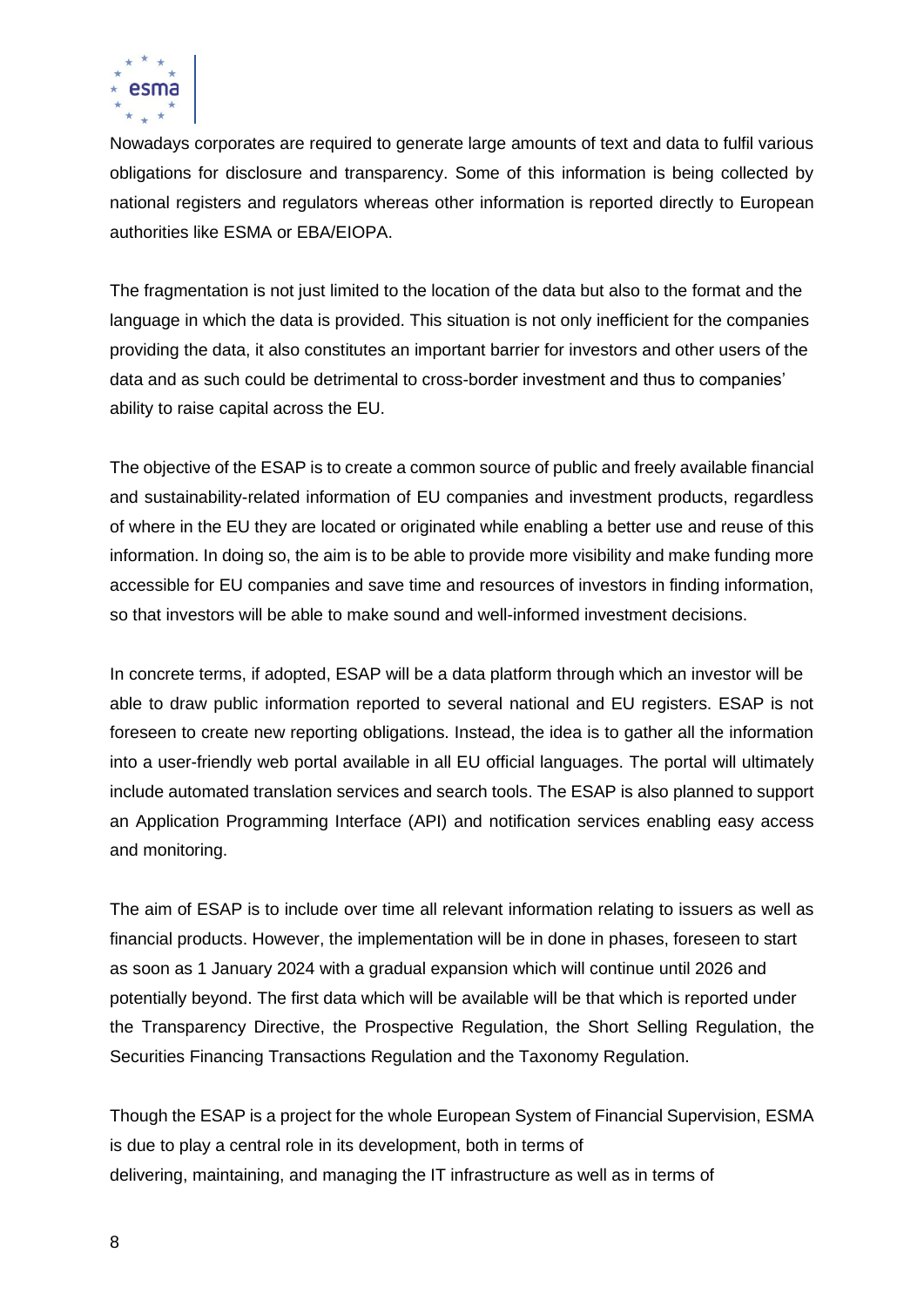

developing the technical and legal standards. To succeed, we will need to cooperate closely with the other European supervisory authorities, the national competent authorities and the so called Official Appointed Mechanisms (i.e. the national registers in each country). This is a truly European project, with great ambitions, and ESMA stands ready to play its part in making it a reality. It will not be easy, and there are questions about phasing/timing, but it is necessary to achieve the ambitious goal of creating a single platform in Europe that provides information on EU companies and products and is used by investors to gain comparable information in order to take their investment decisions.

#### **Consolidated Tape**

Last November, the Commission also issued legislative proposals under the MiFID II/MiFIR review that focus on the importance of consolidating information. This time the focus is on transparency of what is traded in European markets by whom and at what price. Again the aim is to ensure that information is meaningful, comparable, and accessible to all.

When MiFID II/MiFIR came into force in 2018, one of the key focus points was to increase transparency in the European markets. A lot has happened since then and overall the markets are definitely more transparent than they were. Nonetheless, the detailed information on trades in the different asset classes remains fragmented, being published by various trading venues and/or trade repositories. What has not emerged is a 'consolidated tape' – i.e. a place where all the trading that has taken places is published, easily accessible in a single location. In this context, we believe that in order to drive forward towards a genuinely integrated European capital market, the emergence of consolidated tapes in the EU is an indispensable step, and we fully support the political momentum that the European Commission has initiated with its proposals in this regard.

While we are fully aligned with the goal and the ambition, we recently have taken the opportunity to alert the co-legislators to some issues regarding the envisaged timeline for the selection and authorisation processes, inviting them to consider a more carefully choregraphed sequence of events. Notably, it does not appear feasible to run the procedures for the four asset classes all in parallel and there would be clear advantages in introducing a staggered approach here. This would provide more time to non-prioritised asset classes (typically derivatives) to address remaining issues, for instance in relation to the format and quality of the transparency reports. It would also allow ESMA to concentrate on the consolidated tapes where there is the most benefit and demand, and learn lessons from their establishment.